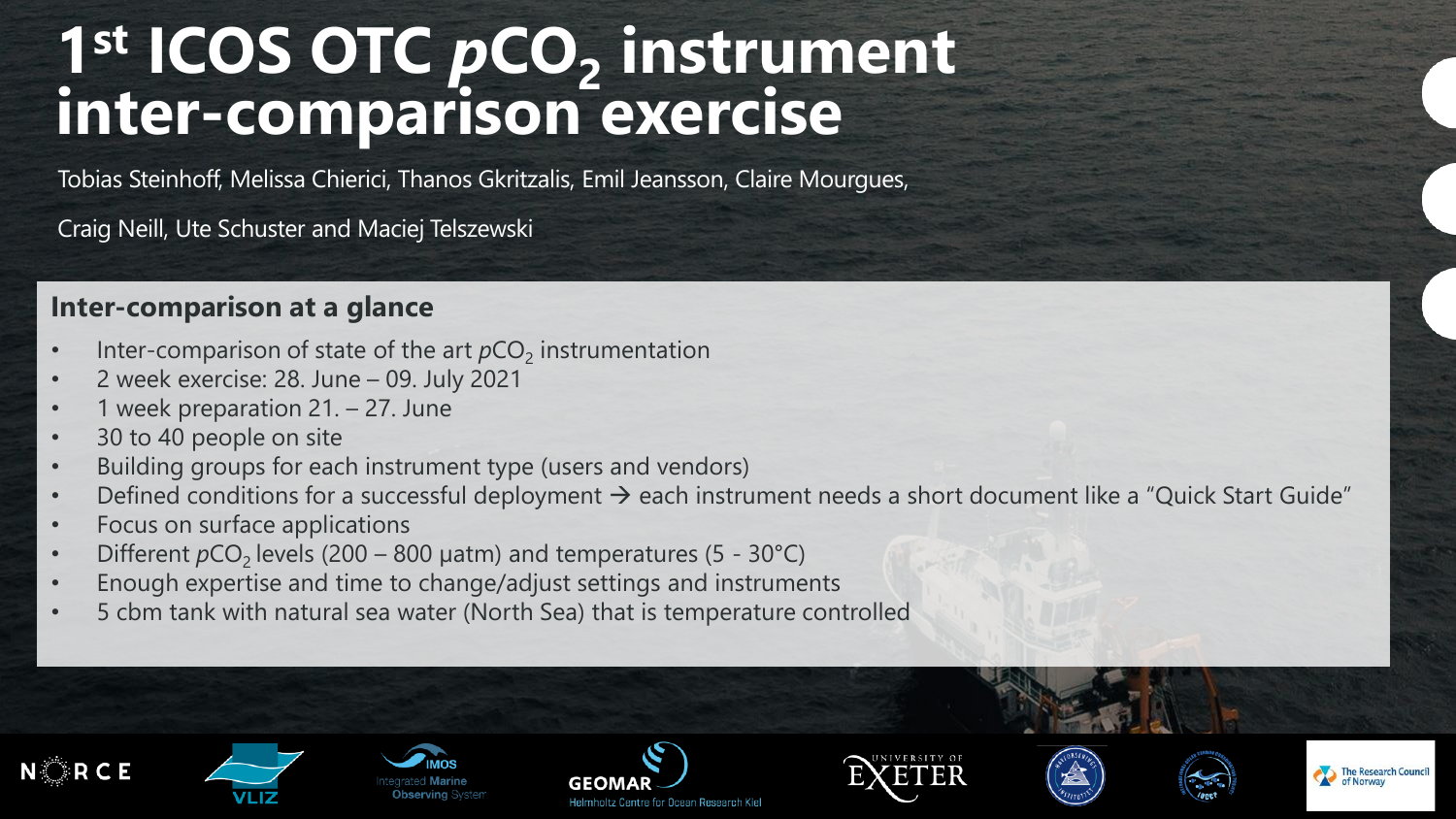# **Why?**

Last published inter-comparisons took place in

- 1996 (Körtzinger et al., 2000, Mar. Chem. 72) on board the research vessel R/V Meteor
	- $\geq$  7 underway pCO<sub>2</sub> instruments
	- ➢ 1 µatm agreement is possible
	- Systems can show differences up to 10 µatm
	- ➢ Accurate temperature measurements are critical

ICOS-Oceans use a variety of state-of-the art instruments that were developed after the inter-comparison in 1996. The global community is in strong need of independent instrument's validation.

- ➢ How do ICOS measurements compare to global standards?
- ➢ How to ensure to get the best result of each type of instrument?

## **How?**

- 5 cbm tank with homogeneous temperature and  $pCO<sub>2</sub>$  distribution
- Submersible sensor and pumped equilibrator based systems
- $pCO<sub>2</sub>$  change by addition of acid/base
- All equilibrator temperature probes will be checked before the exercise
- Calibration gases will be provided by ICOS CAL lab (min. 4 gases + 1 target)









Test results from a pre-test at VLIZ. Red values are from a submerged sensor, blue from an equilibrator based system. At the red bar acid was added to increase the  $pCO<sub>2</sub>$ .